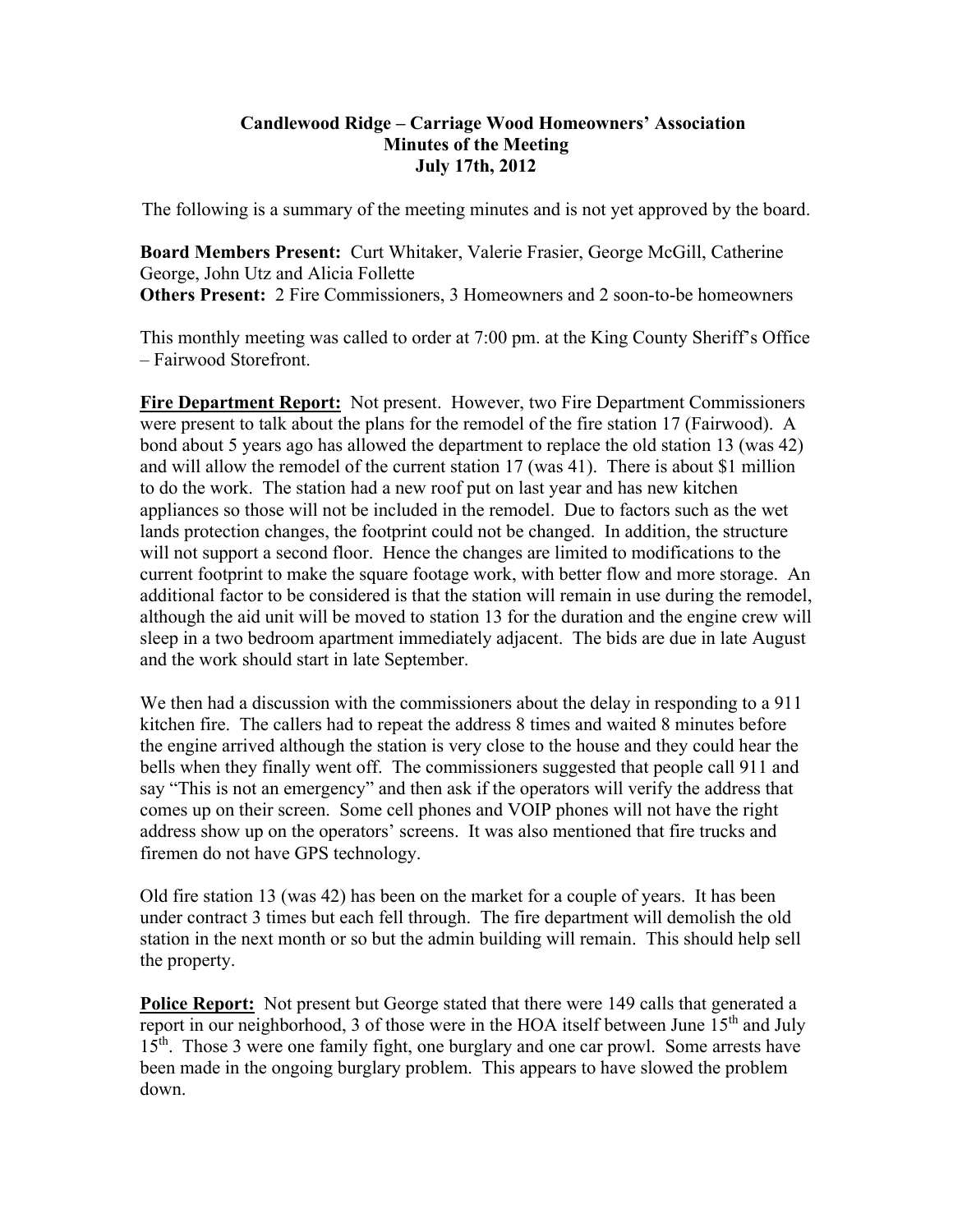For the entire month of June there were 17 vehicle contacts, 15 parking contacts and 2 after hour park contacts.

Securitas had 3 contacts last week. They will continue to patrol for the next 3 weeks. We have asked for a per incident cost model.

**Approval of Last Month's Minutes:** A motion was made to approve the signing of the June meeting minutes. Passed.

#### **Homeowner Concerns:**

A homeowner continued to express concern about a noise problem that has been ongoing. He also expressed concern about common areas around the King County water retention ponds, asked if they were being maintained. King County should do the work but they do not so the board has had Camber do some work, adding bark dust. He also asked if there was a team that would be going around the HOA area to look at issues. If so he would like to help.

It was noted that King County comes out once a year to do low hanging branches and weeds. King County has told us to not remove or replace plants and trees but will allow us to maintain what is there. King County will probably not fix the damaged sidewalk on  $160<sup>th</sup>$  SE even though it is a trip hazard. They will also not allow us to remove the trees that are causing the problem.

A second homeowner also talked about the noise problem. John will look into the exact noise ordinance although the HOA's rules also apply. Then she talked about an abandoned house near her, vacant since January 1<sup>st</sup> of this year. She was advised to call the King County health department since there are rats coming into her property from that property due to lack of maintenance. Curt talked about the issues involved when the homeowner lives out of state or, in this case, out of the country.

A third homeowner talked about the fact that the third entrance to CW is not being maintained by Camber and the CW part is not being mowed by them either. He questioned if Camber is the right contractor since, in his opinion, they are not doing the job they are being paid for. Curt said that he has been concerned about their work.

The soon-to-be homeowners asked about some damage that resulted from the storm. Their new home cannot close due to a downed tree and damaged fence. Curt explained the King County viewpoint that the tree and fence damage was considered an "Act of God' and the old homeowners' insurance would have been expected to pay for it. However, since they are selling and the fixes are required before closing, it was suggested that they have the work done. The HOA is not responsible.

**Committee Reports: Treasurer's Report:** No report this month

**ACC Report:**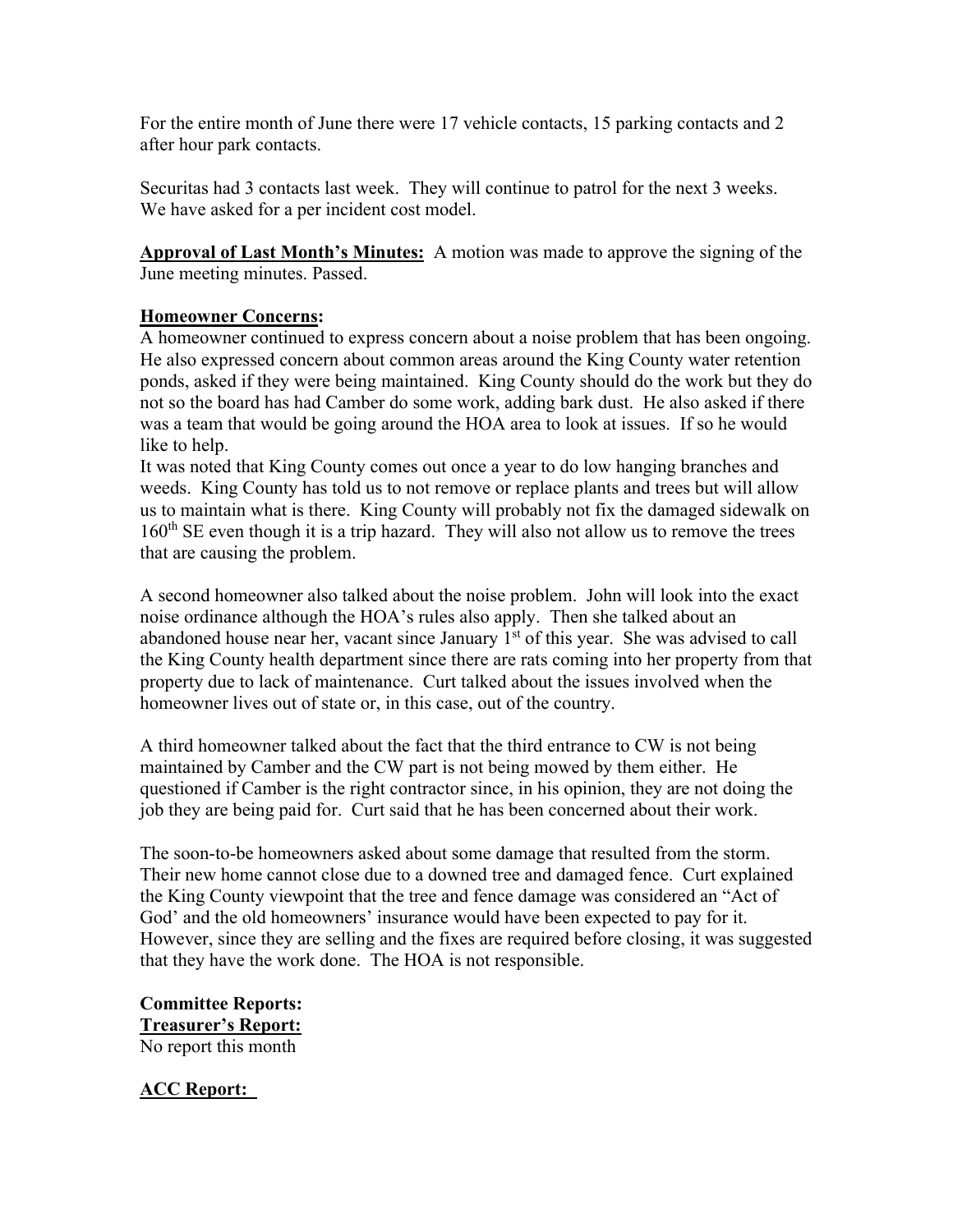- ACC requests: 2 Roofs 1 Driveway 2 Garage Doors 2 Fences 6 Paint Etc. Also, one rental agreement
	- 1. Reminder Our CC&Rs and Rules and Regulations clearly state that exterior projects such as roofs, painting, fencing, decks, driveways, major landscaping and patios require the submission and approval of an ACC request before commencing the project. The ACC has up to 30 days to respond to an ACC request but tries to respond much sooner than that. It is recommended that if a response to an ACC request has not been received within two weeks, the homeowner should contact the ACC Chairman via email at architecture@crcwhoa.org or by leaving a voice message at 425-738-8611. For emergency type repairs notify the ACC Chairman as indicated above and mention that it is an emergency type situation. Please do not contact the ACC chairman via a home phone number.
	- 2. A notebook with samples of colors that provide a range of colors that meet HOA guidelines for repainting homes is available and will be provided upon request. Please contact the ACC chairman as indicated above if you would like to see it.
	- 3. Please remember we do not accept ACC request forms via email. Please mail them to CR/CW HOA, PO Box 58397, Renton, WA 98058

#### **Common Areas Maintenance Report:**

- Exeminder to all Homeowners It is our responsibility (Not King County's) to keep the street drains clear. Please clear the debris and leaves from the drains by your house and at the ends of your street.
- We continue to have branches and trees fall onto the paths at CR Park. Please contact me at commonareas@crcwhoa.org or call 425-738-8611 #80 and leave a message if you notice any trees or branches at either park or any of the Common areas or entrances.
- No illegal dumping occurred this month.
- There were fewer cars parked at the CR Park, probably due to Securitas patrols.
- Tree trimming at CR entrance and CR Park will be done tomorrow. One homeowner wants a tree removed that adjoins his property but it is healthy so it will not be removed.
- We are still looking into adding some additional lights to the CR Park. The first quote was too high and we are waiting on a new quote for just one more light.
- Reminder all dogs must be on leash this is a King County Law as well as our policy in our HOA Parks.
- King County Sheriff Patrols and requests will now be coordinated by the CAM Chair and monthly reports will be submitted before each monthly meeting. Please contact the Board with any areas of concern and we will do our best to accommodate.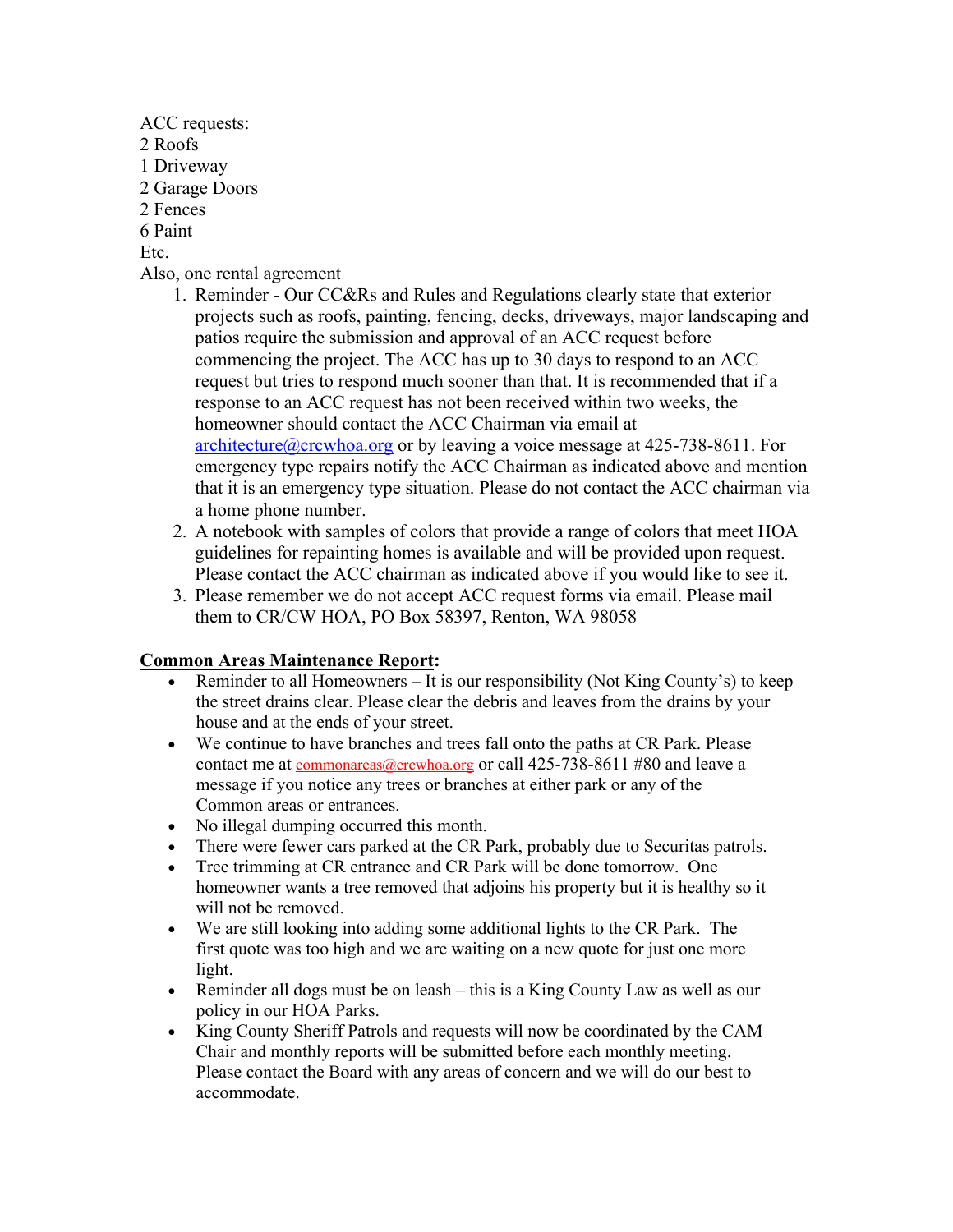• Please keep a watch for suspicious Activity and call 911

**Reminder:** Our parks are private parks which exist for the use and enjoyment of HOA residents, their families and guests. They are not public parks. Our park usage rules apply to everyone. Following are some of the rules that have been established to maximize safety, and minimize liability and maintenance cost:

A. Park Hours: 9:00 am to dusk.

- B. No Smoking, alcohol, drugs, loud music, golfing, motorized vehicles or **Fireworks** are allowed.
- C. Animals must be leashed and owners are responsible for cleaning up after their animals.

## **Complaints Negotiations Report:**

Reminder to all homeowners: All complaints must be signed and mailed in. They cannot be accepted via e-mail. If you get a letter, please contact the committee with your plans or issues. (For example, if you cannot do some work until an ACC form has been approved?)

- 5 New Complaints
- 3 Closed
- 1 Second Notice
- 2 Pending Fine Stage

No progress has been made on updating the pet regulations.

## **Capital Improvement Committee:**

Please contact the board if you have any ideas for Capital Improvements.

## **Legal and Insurance Report:**

Talked about insurance for the 10 entrance signs. Will discuss a negligent account in executive session.

## **Nominating Committee**

John Utz is chair, Catherine George is a member. If you are interested in volunteering for this committee please contact the HOA president. No report.

# **Rental Home / Change of Address Committee**

Changes of Address and Rentals

• Reminder – When HOA correspondence needs to be delivered to an address other than the HOA street address, your HOA needs to be notified in writing of the correct address to send the correspondence. This applies to absentee homeowners who are renting or leasing their homes, homes that are vacant, and homeowners who choose to receive their correspondence at a PO Box or alternate address. In addition homeowners who are renting or leasing are required to comply the provisions of the Leasing/Rental of Homes/Tenants Rules and Regulations.

# **Old Business:**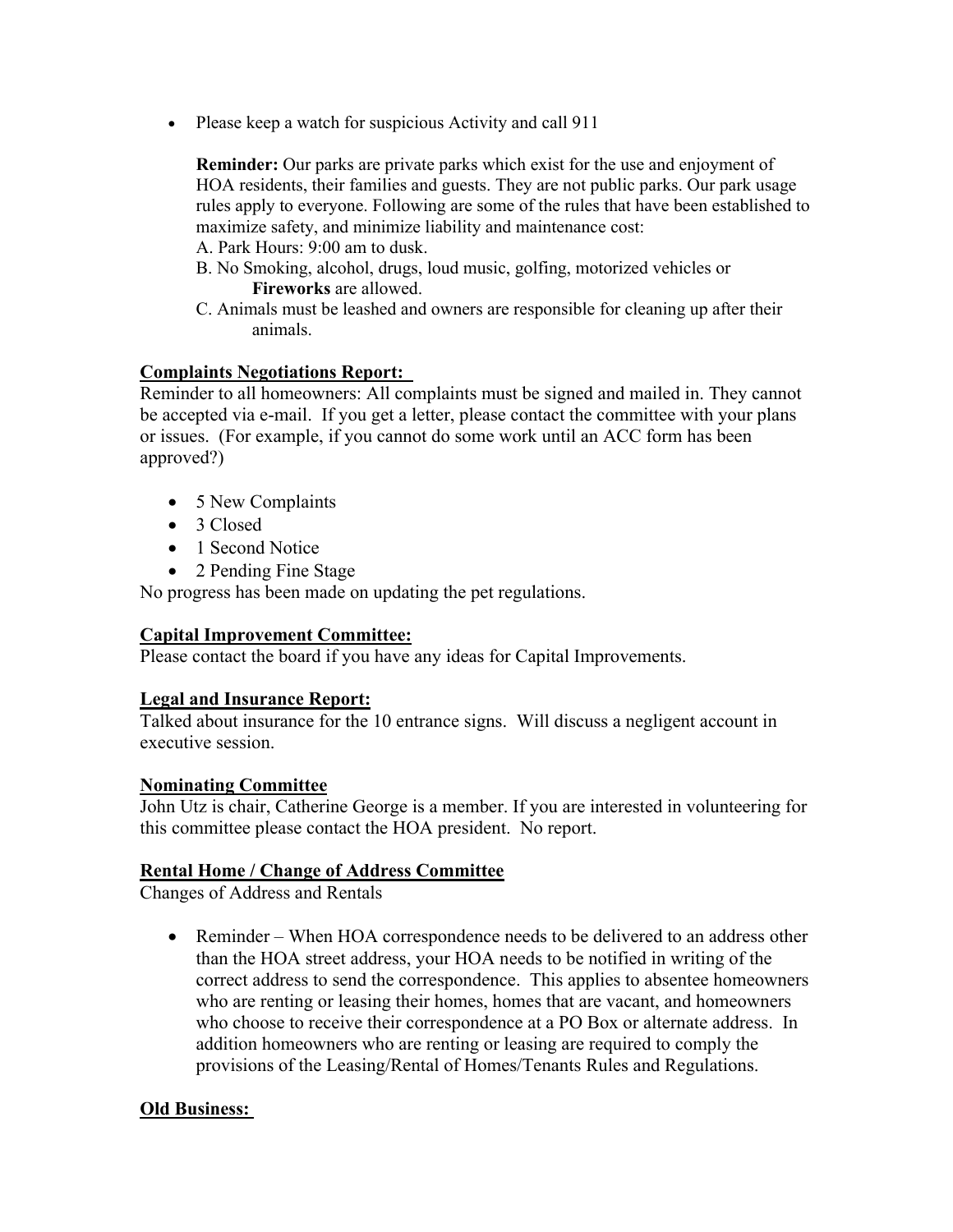Park Security-CR/CW HOA is working on a new Securitas agreement for the short block between the Greens border and the Candlewood Ridge Park.

Roles for the 2012 HOA Board Members John Utz Legal and Insurance/Nominating Committee Chair Alicia Follette Complaints Don Nelson Treasurer Catherine George Temporary Reporting Secretary Valerie Frazier ACC/Vice President Curt Whitaker President

## **Action Items:**

Work on removing old PSE accounts Find, approve and publish May minutes Talk to Securitas about new cost model

#### **New Business:**

None

**Welcoming Committee** – If you are new to the neighborhood and would like an HOA information packet, call the HOA phone number at 425-738-8611 and leave a voice message or send an email request to  $info@crcwhoa.org$ .

Homeowner asked if we send welcome packets to renters. Answer is yes we do, if we are notified of the change. Please feel free to notify the HOA if you notice a move happening in your area.

**Special Topics:** Visit our Website and contact the HOA via Email at:

Web – www.crcwhoa.org Email – info@crcwhoa.org

A motion was made to adjourn the meeting at 8:52 pm.

## **Next Board Meetings:**

- August  $21<sup>st</sup>$ , 2012
- September  $18<sup>th</sup>$ , 2012
- October  $16<sup>th</sup>$ , 2012

Meetings are usually held at **7:00 pm.** at the Sheriff's Office, Albertson's Shopping Center.

All Homeowners are welcome to attend.

**Candlewood Ridge / Carriage Wood Announcements & Reminders** 

**\*ACC Requests** - The HOA CC&Rs and Rules and Regulations documents clearly state that exterior projects such as roofs, painting, fencing, decks and patios require the submission and approval of an ACC request before commencing the project. The ACC